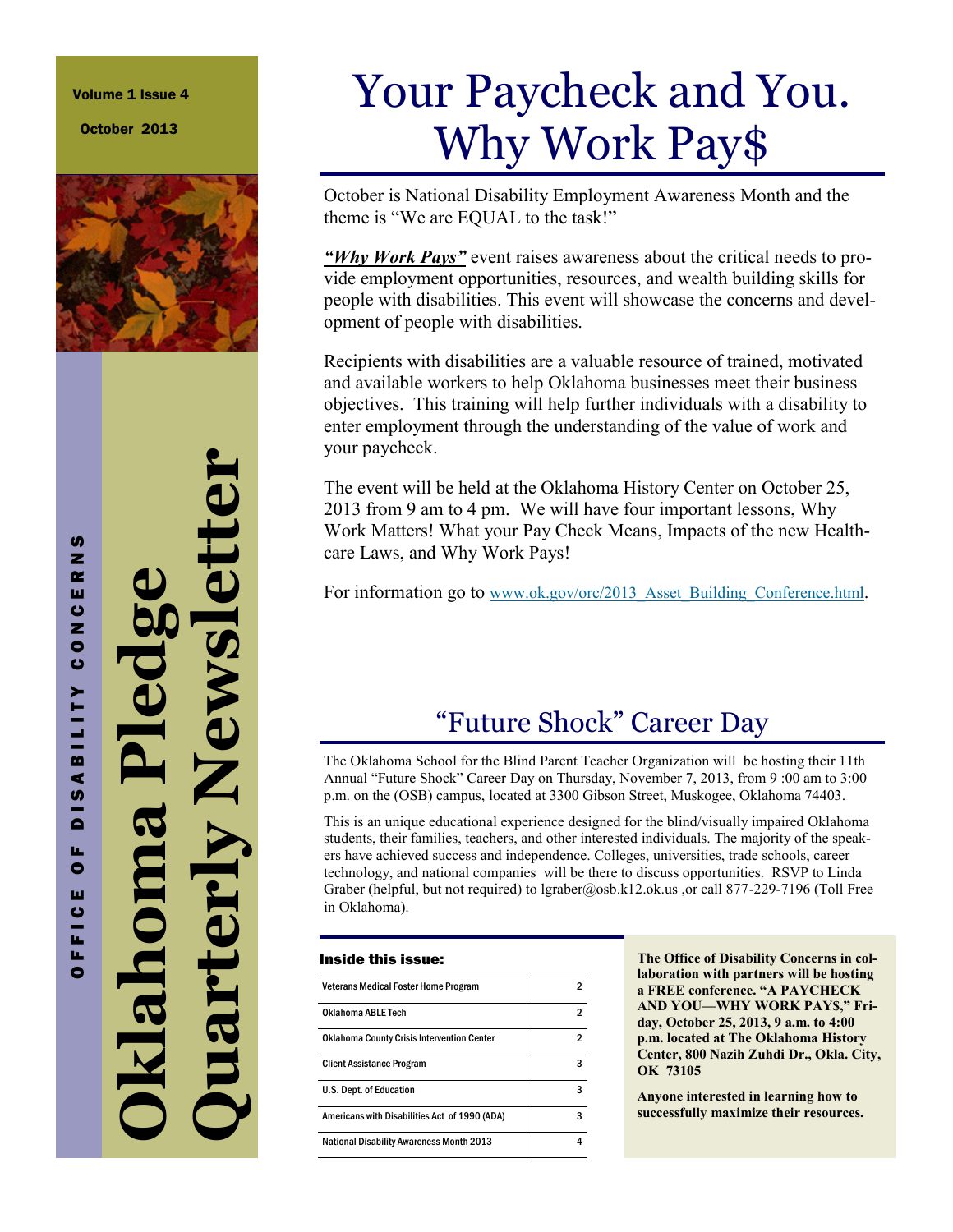#### Veterans Find a Second Family with the Medical Foster Home Program

The U.S. Office of Veterans Affairs is working to encourage eligible veterans with family options when they can no longer stay in their own home. Here's how the program works, the placement is voluntary, and the program will match eligible veterans , approved home owners, and experienced caregivers.

The Medical Foster Home (MFH) Program offers medication management, meals and menus catered to veteran's health needs, and a permanent home that foster independence.

Some of the caregiver requirements are:

- must be 21 years or older,
- financially stable,
- must pass an annual inspection by the VA Inspection Team,
- must have experience with taking care of others.
- To find out if you qualify, please contact Susie Kent, (MFH) Coordinator, at (918) 628-2723.



## Help Improve the Accessibility of Oklahoma's Voting Machines

The Oklahoma ABLE Tech at Oklahoma State University has teamed with the Research Alliance for Accessible Voting to assess the effectiveness of Oklahoma's accessible voting machines.

The goal is to help acquire better access to allow individuals with disabilities to vote independently and, privately in all polling locations. This event is funded through the Election Assistance Commission, which trains individuals with disabilities on accessible voting ma-

chines that are available at all polling places. If you are having trouble using standard voting machines, utilize switches or sip and puff devices, or have visual impairment. Please call ABLE Tech to schedule an appointment for the upcoming training, Friday, October 11, 2013, 9 am to 1:00 pm, located at the Stillwater Public Library, 1107 S. Duck Street at (405) 744-9748

Review Oklahoma State Election information for people with disabilities, please visit [http://www.ok.gov/elections/V](http://www.ok.gov/elections/Voter_Registration/Voter_Assistance/index.html)oter\_Registration/ Voter\_Assistance/index.html

#### The Oklahoma Department of Mental Health and Substance Abuse Services

(OMDHSA) has relocated the Oklahoma County Crisis Intervention Center previously located at 1200 N.E. 13th St., Oklahoma City, OK 73105. As of Wednesday, September 18, 2013 the Crisis Center will continue services at it's new location, 2625 General Pershing Blvd, offering a wide range of mental health concerns.

The (OMDHSA) agency as of today has served 60,000 individuals receive services from the department each year. Of those, only about 5 percent require hospital care. The vast majority take part in mental health and substance abuse outpatient programs, targeted community based services, prevention efforts and educational initiatives.

For more information and services available, please visit <http://www.ok.gov/odmhsas/>



Only five percent require hospital care.

and allow individuals with disabilities to vote privately in all polling locations"

"The goal is to help improve access to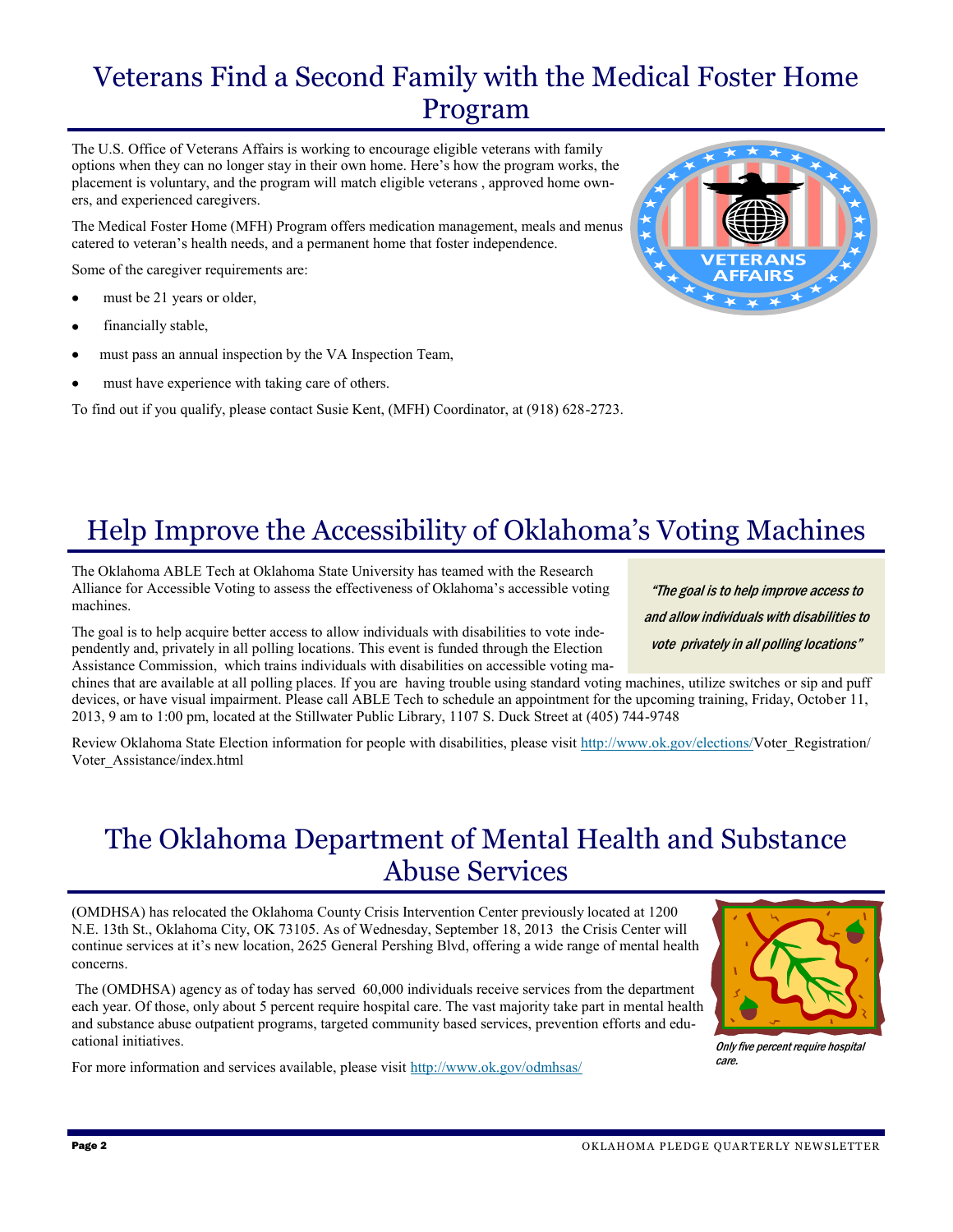#### Client Assistance Program (CAP)

The purpose of this program is to advise and inform clients, client applicants, and other individuals with disabilities of all the available services and benefits under the *Rehabilitation Act of 1973*, as amended, and of the services and benefits available to them under Title I of the *Americans with Disabilities Act.* 

The Rehabilitation Act of 1973, as amended, authorizes the Vocational Rehabilitation, Supported Employment, Independent Living, and Client Assistance Programs. For information go to: <http://www2.ed.gov/policy/speced/reg/narrative.html>

The Office of Disability Concerns is the Oklahoma state designated agency to operate (CAP). Mr. William Ginn, is the (CAP) Director, located at 2401 N.W. 23rd St., Suite 90, Oklahoma City, OK 73107. (CAP) works closely with the Oklahoma Department of Rehabilitation Services, and other entities to ensure each client receives quality services they need. (CAP) is an active member on several boards, committees, and attends national conferences to promote client advocacy.

There is no charge for (CAP) services and all information is confidential. For more information, please visit <http://www.ok.gov/odc/>

### U. S. Department of Education

The Assistive Technology Alternative Financing Programs offers individuals financial assistance when purchasing assistive technology based on their disability needs. Recently the U.S. Department of Education presented California, Missouri, and Washington financial grants totaling \$1.9 million to assist individuals buy assistive technology.

The U.S. Department of Education 's Assistive Technology Alternative Financing Programs is gateway to eliminating financial barriers for the disability community. Such assistive technology may include hearing aids, computers, vehicle modifications, and other equipment.

The Assistive Technology Alternative Financing Program is administered by the Education Department's Rehabilitation Services Administration. For more information, please visit [http://www.ed.gov/news/press-releases/19-million-grants-awarded-help-individuals](http://www.ed.gov/news/press-releases/19-million-grants-awarded-help-individuals-disabilities-purchase-assistive-techn)[disabilities-purchase-assistive-techn](http://www.ed.gov/news/press-releases/19-million-grants-awarded-help-individuals-disabilities-purchase-assistive-techn)

#### Americans with Disabilities Act of 1990 (ADA)

The (ADA) is a federal civil rights law signed in 1990 prohibiting discrimination of individuals with disabilities. The (ADA) covers five categories Title I- Employment, Title II-State and Local Government, Title -III Public Accommodations and Commercial Facilities, Title IV-Telecommunications, and Title V- Miscellaneous Provisions. Only three entities are exempt from the (ADA regulations ); which are Tribal Governments, Church, and Private Clubs. For more (ADA) information, or services, please visit [http://](http://www.ada.gov/) [www.ada.gov/](http://www.ada.gov/)



The U.S. Department of Justice (DOJ) enforces the federal statues prohibiting on the basis of race, color, sex, disability, religion, familial status, and national origin. For more information, please visit [http://](http://www.justice.gov/crt/) [www.justice.gov/crt/](http://www.justice.gov/crt/)